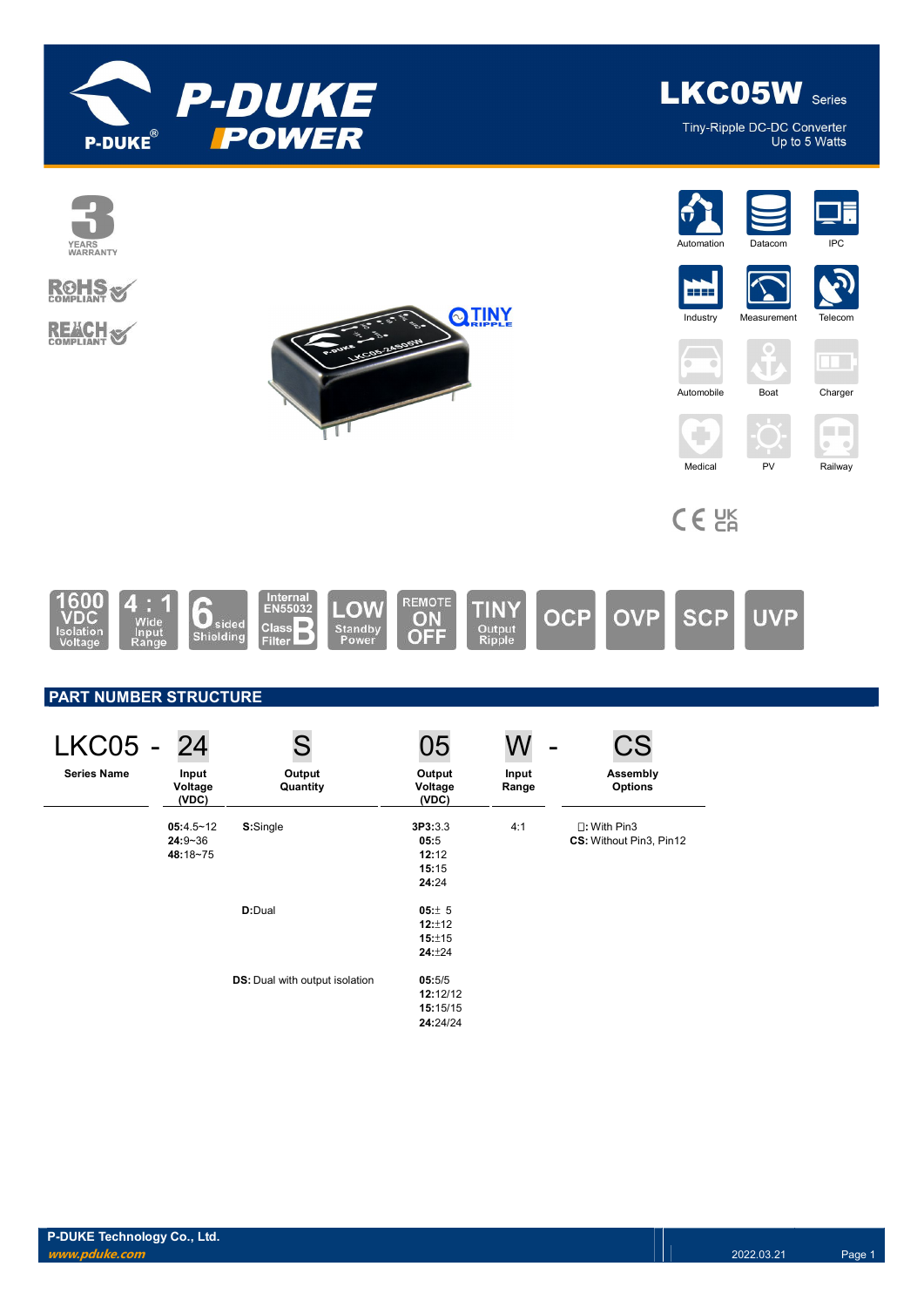



| TECHNICAL SPECIFICATION All specifications are typical at nominal input, full load and 25°C unless otherwise noted |  |                           |        |         |
|--------------------------------------------------------------------------------------------------------------------|--|---------------------------|--------|---------|
|                                                                                                                    |  | $\bigcap_{i=1}^{n} C_{i}$ | 0.48.4 | Maximum |

| Model<br>Number              | Input Range   | <b>Output Voltage</b>               | Output Current<br>@Full Load | <b>Input Current</b><br>@ No Load | Output<br>Ripple & Noise | Efficiency | <u>IVIAAIHUIH</u><br>Capacitor<br>Load |
|------------------------------|---------------|-------------------------------------|------------------------------|-----------------------------------|--------------------------|------------|----------------------------------------|
|                              | <b>VDC</b>    | <b>VDC</b>                          | mA                           | mA                                | mV                       | $\%$       | $\mu$ F                                |
| LKC05-05S3P3W                | $4.5 \sim 12$ | 3.3                                 | 1515                         | 25                                |                          | 79         | 2200                                   |
| LKC05-05S05W                 | $4.5 - 12$    | 5                                   | 1000                         | 30                                |                          | 82         | 1000                                   |
| LKC05-05S12W                 | $4.5 - 12$    | 12                                  | 416                          | 30                                |                          | 87         | 220                                    |
| LKC05-05S15W                 | $4.5 \sim 12$ | 15                                  | 333                          | 35                                |                          | 87         | 150                                    |
| LKC05-05S24W                 | $4.5 - 12$    | 24                                  | 208                          | 35                                |                          | 88         | 100                                    |
| LKC05-05D05W                 | $4.5 - 12$    | ±5                                  | ±500                         | 30                                |                          | 84         | ± 680                                  |
| LKC05-05D12W                 | $4.5 - 12$    | ±12                                 | ±208                         | 30                                |                          | 85         | ± 150                                  |
| LKC05-05D15W                 | $4.5 \sim 12$ | ±15                                 | ±166                         | 40                                |                          | 86         | ± 150                                  |
| LKC05-05D24W                 | $4.5 - 12$    | ±24                                 | ±104                         | 40                                |                          | 87         | ±100                                   |
| LKC05-05DS05W                | $4.5 - 12$    | <b>Vout1: 5</b>                     | 500                          | 30                                |                          | 84         | 680<br>680                             |
|                              |               | Vout <sub>2</sub> : 5               | 500                          |                                   |                          |            |                                        |
| LKC05-05DS12W                | $4.5 - 12$    | Vout1: 12<br>Vout <sub>2</sub> : 12 | 208<br>208                   | 30                                |                          | 85         | 150<br>150                             |
| LKC05-05DS15W                | $4.5 \sim 12$ | Vout1: 15<br>Vout <sub>2</sub> : 15 | 166<br>166                   | 40                                |                          | 86         | 150<br>150                             |
|                              |               | Vout1: 24                           | 104                          |                                   |                          |            | 100                                    |
| LKC05-05DS24W                | $4.5 - 12$    | Vout2: 24                           | 104                          | 40                                |                          | 87         | 100                                    |
| LKC05-24S3P3W                | $9 - 36$      | 3.3                                 | 1515                         | 6                                 |                          | 81         | 2200                                   |
| LKC05-24S05W                 | $9 - 36$      | 5                                   | 1000                         | 6                                 |                          | 83         | 1000                                   |
| LKC05-24S12W                 | $9 - 36$      | 12                                  | 416                          | 9                                 |                          | 88         | 220                                    |
| LKC05-24S15W                 | $9 - 36$      | 15                                  | 333                          | 10                                |                          | 88         | 150                                    |
| LKC05-24S24W                 | $9 - 36$      | 24                                  | 208                          | 10                                | 10                       | 89         | 100                                    |
| LKC05-24D05W                 | $9 - 36$      | $\pm 5$                             | ±500                         | 6                                 |                          | 84         | ±680                                   |
| LKC05-24D12W                 | $9 - 36$      | ±12                                 | ±208                         | 9                                 |                          | 85         | ± 150                                  |
| LKC05-24D15W                 | $9 - 36$      | ±15                                 | ±166                         | 10                                |                          | 86         | ±150                                   |
| LKC05-24D24W                 | $9 - 36$      | ±24                                 | ±104                         | 10                                |                          | 87         | ±100                                   |
| LKC05-24DS05W                | $9 - 36$      | Vout1: 5<br>Vout <sub>2</sub> : 5   | 500<br>500                   | 6                                 |                          | 84         | 680<br>680                             |
|                              |               | Vout1: 12                           | 208                          |                                   |                          |            | 150                                    |
| LKC05-24DS12W                | $9 - 36$      | Vout <sub>2</sub> : 12              | 208                          | 9                                 |                          | 85         | 150                                    |
| LKC05-24DS15W                | $9 - 36$      | Vout1: 15<br>Vout <sub>2</sub> : 15 | 166<br>166                   | 10                                |                          | 86         | 150<br>150                             |
| LKC05-24DS24W                | $9 - 36$      | Vout1: 24                           | 104                          | 10 <sup>°</sup>                   |                          | 86         | 100                                    |
|                              |               | Vout2: 24                           | 104                          |                                   |                          |            | 100                                    |
| LKC05-48S3P3W                | $18 - 75$     | 3.3                                 | 1515                         | 4                                 |                          | 80         | 2200                                   |
| LKC05-48S05W                 | $18 - 75$     | $5\overline{)}$                     | 1000                         | $\overline{4}$                    |                          | 83         | 1000                                   |
| LKC05-48S12W                 | $18 - 75$     | 12                                  | 416                          | 4                                 |                          | 86         | 220                                    |
| LKC05-48S15W                 | $18 - 75$     | 15                                  | 333                          | $\overline{4}$                    |                          | 87         | 150                                    |
| LKC05-48S24W                 | $18 - 75$     | 24                                  | 208                          | 6                                 |                          | 88         | 100                                    |
| LKC05-48D05W                 | $18 - 75$     | ±5                                  | ±500                         | 6                                 |                          | 83         | ± 680                                  |
| LKC05-48D12W                 | $18 - 75$     | ±12                                 | ±208                         | 4                                 |                          | 85         | ± 150<br>± 150                         |
| LKC05-48D15W<br>LKC05-48D24W | $18 - 75$     | ±15<br>±24                          | ±166<br>±104                 | 5<br>6                            |                          | 86<br>87   | ±100                                   |
|                              | $18 - 75$     |                                     |                              |                                   |                          |            |                                        |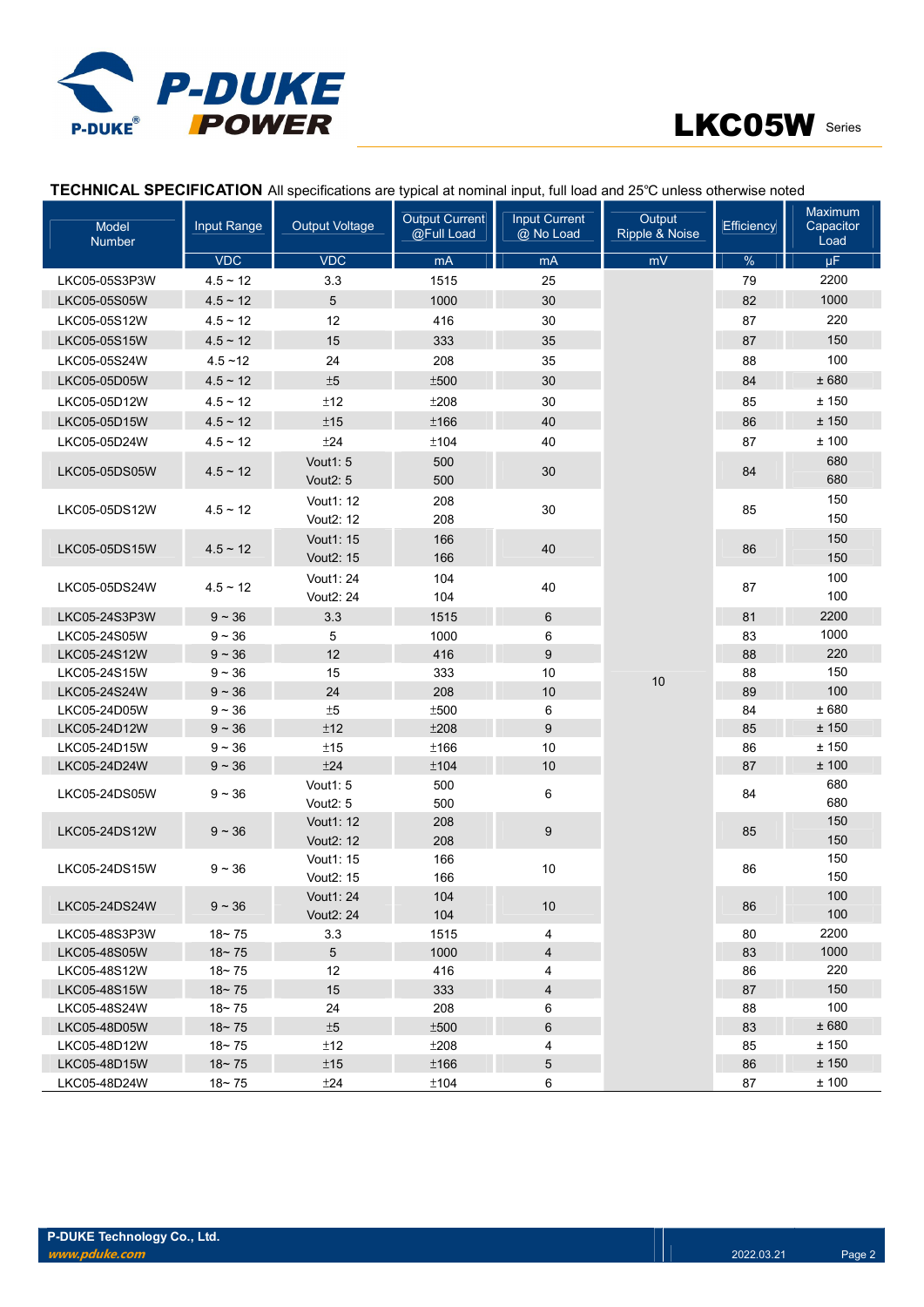

| Model<br><b>Number</b> | Input Range      | <b>Output Voltage</b>   | <b>Output Current</b><br>@Full Load | <b>Input Current</b><br>@ No Load | Output<br>Ripple & Noise | Efficiency | Maximum<br>Capacitor<br>Load |    |     |    |     |
|------------------------|------------------|-------------------------|-------------------------------------|-----------------------------------|--------------------------|------------|------------------------------|----|-----|----|-----|
|                        | <b>VDC</b>       | <b>VDC</b>              | mA                                  | m <sub>A</sub>                    | mV                       | $\%$       | μF                           |    |     |    |     |
| LKC05-48DS05W          | $18 - 75$        | Vout <sub>1</sub> : $5$ | 500                                 | 6                                 |                          | 83         | 680                          |    |     |    |     |
|                        |                  | Vout <sub>2</sub> : 5   | 500                                 |                                   |                          |            | 680                          |    |     |    |     |
| LKC05-48DS12W          | $18 - 75$        | Vout1: 12               | 208                                 |                                   |                          | 4          |                              | 85 | 150 |    |     |
|                        |                  | Vout <sub>2</sub> : 12  | 208                                 |                                   | 10                       |            | 150                          |    |     |    |     |
|                        | $18 - 75$        | Vout1: 15               | 166                                 |                                   |                          |            |                              | 86 | 150 |    |     |
| LKC05-48DS15W          |                  | Vout <sub>2</sub> : 15  | 166                                 | 5                                 |                          |            | 150                          |    |     |    |     |
|                        | 104<br>Vout1: 24 |                         |                                     |                                   | 100                      |            |                              |    |     |    |     |
| LKC05-48DS24W          | $18 - 75$        | Vout <sub>2</sub> : 24  | 104                                 | 6                                 |                          |            |                              |    |     | 86 | 100 |

| <b>INPUT SPECIFICATIONS</b>   |                         |                           |           |        |              |                           |             |  |
|-------------------------------|-------------------------|---------------------------|-----------|--------|--------------|---------------------------|-------------|--|
| <b>Parameter</b>              |                         | <b>Conditions</b>         |           | Min.   | Typ.         | Max.                      | <b>Unit</b> |  |
| Operating input voltage range |                         | 5Vin(nom)                 |           | 4.5    | 5            | 12                        |             |  |
|                               |                         | 24Vin(nom)                |           | 9      | 24           | 36                        | <b>VDC</b>  |  |
|                               |                         | 48Vin(nom)                |           | 18     | 48           | 75                        |             |  |
| Start up voltage              |                         | 5Vin(nom)                 |           |        |              | 4.5                       |             |  |
|                               |                         | 24Vin(nom)                |           |        |              | 9                         | <b>VDC</b>  |  |
|                               |                         | 48Vin(nom)                |           |        |              | 18                        |             |  |
| Shutdown voltage              |                         | 5Vin(nom)                 |           | 3      | 4            | 4.4                       |             |  |
|                               |                         | 24Vin(nom)                |           | 8      | 8.8          | <b>VDC</b>                |             |  |
|                               |                         | 48Vin(nom)                |           | 15     | 16           | 17.5                      |             |  |
| Start up time                 | Constant resistive load | Power up                  |           |        | 50           | 75                        | ms          |  |
|                               |                         | Remote ON/OFF             |           |        | 50           | 75                        |             |  |
| Input surge voltage           | 1 second, max.          | 5Vin(nom)                 |           |        |              | 16                        |             |  |
|                               |                         | 24Vin(nom)                |           |        |              | 50                        | <b>VDC</b>  |  |
|                               |                         | 48Vin(nom)                |           |        |              | 100                       |             |  |
| Input filter                  |                         | 5Vin(nom)                 |           |        | Pi type      |                           |             |  |
|                               |                         | 24Vin(nom)                |           |        | Common Choke |                           |             |  |
|                               |                         | 48Vin(nom)                |           |        | Common Choke |                           |             |  |
| Remote ON/OFF                 | Referred to -Vin pin    | Positive logic            | DC-DC ON  |        |              | Open or $3 \sim 12$ VDC   |             |  |
|                               |                         |                           | DC-DC OFF |        |              | Short or $0 \sim 1.2$ VDC |             |  |
|                               |                         | Input current of Ctrl pin |           | $-0.5$ |              |                           | mA          |  |
|                               |                         | Remote off input current  |           |        | 3            |                           | mA          |  |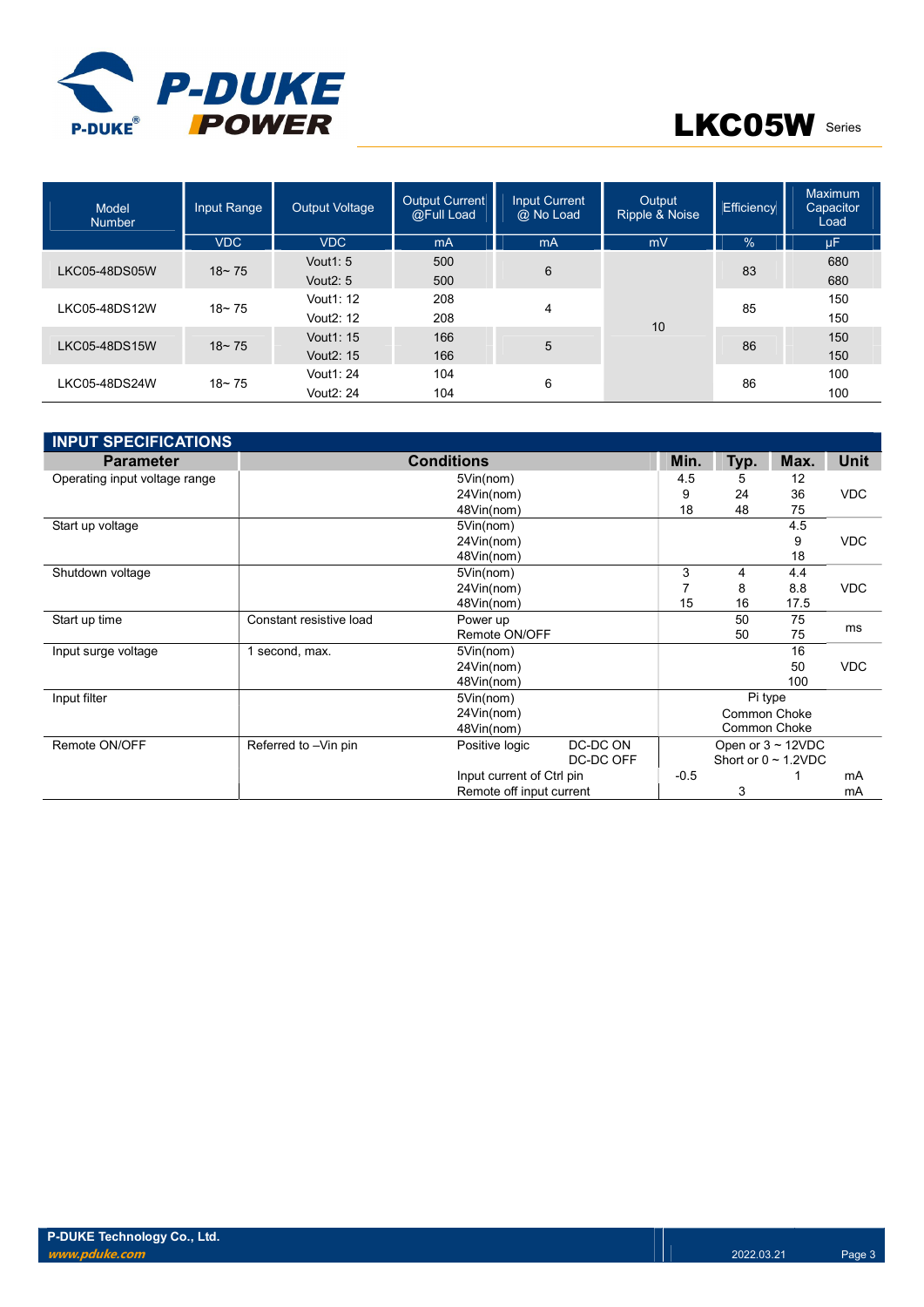

| <b>OUTPUT SPECIFICATIONS</b>     |                                                             |                                       |              |         |      |                                 |               |
|----------------------------------|-------------------------------------------------------------|---------------------------------------|--------------|---------|------|---------------------------------|---------------|
| <b>Parameter</b>                 |                                                             | <b>Conditions</b>                     |              | Min.    | Typ. | Max.                            | <b>Unit</b>   |
| Voltage accuracy                 |                                                             |                                       |              | $-1.0$  |      | $+1.0$                          | %             |
| Minimum load                     |                                                             | ]DS⊟⊡W                                |              |         | 10   |                                 | $\frac{0}{0}$ |
| Line regulation                  | Low Line to High Line at Full Load                          | $\square\square$ s $\square\square$ w |              | $-0.2$  |      | $+0.2$                          |               |
|                                  |                                                             | $\square\square$ D $\square\square$   |              | $-0.2$  |      | $+0.2$                          | $\frac{0}{0}$ |
|                                  |                                                             | OODSOOW                               | Vout 2(Main) | $-0.2$  |      | $+0.2$                          |               |
|                                  |                                                             |                                       | Vout 1(Aux)  | $-1.0$  |      | $+1.0$                          |               |
| Load regulation                  | No Load to Full Load                                        | $\Box$ S $\Box$ W                     |              | $-0.5$  |      | $+0.5$                          |               |
|                                  |                                                             | <b>OODOOW</b>                         |              | $-1.0$  |      | $+1.0$                          | $\frac{0}{0}$ |
|                                  | 10% Full Load to Full Load                                  | IDSEEW                                | Vout 2(Main) | $-0.5$  |      | $+0.5$                          |               |
|                                  |                                                             |                                       | Vout 1(Aux)  | $-1.0$  |      | $+1.0$                          |               |
| Cross regulation                 | Asymmetrical load 25%/100% FL                               | DOOW<br>П                             |              | $-3.0$  |      | $+3.0$                          |               |
|                                  |                                                             | <b>DS</b> 05W                         | Vout 2(Main) | $-0.5$  |      | $+0.5$                          |               |
|                                  |                                                             |                                       | Vout 1(Aux)  | $-6.0$  |      | $+6.0$                          | %             |
|                                  |                                                             | <b>Others</b>                         | Vout 2(Main) | $-0.5$  |      | $+0.5$                          |               |
|                                  |                                                             |                                       | Vout 1(Aux)  | $-4.0$  |      | $+4.0$                          |               |
| Voltage adjustability            |                                                             | OOSOOW                                |              | $-10$   |      | $+20$                           |               |
|                                  |                                                             | <b>OODOOW</b>                         |              | $-10$   |      | $+10$                           | %             |
|                                  |                                                             | ]DS⊡⊡W                                |              | $-10$   |      | $+10$                           |               |
| Ripple and noise                 | Measured by 20MHz bandwidth                                 |                                       |              |         | 10   | 15                              | mVp-p         |
|                                  | Measured by 20MHz bandwidth, with additional 10µF Capacitor |                                       |              |         | 5    | 10                              |               |
| Temperature coefficient          |                                                             |                                       |              | $-0.02$ |      | $+0.02$                         | $%$ /°C       |
| Transient response recovery time | 50% load step change                                        |                                       |              |         | 250  |                                 | μs            |
| Over voltage protection          | % of Vout(nom)                                              |                                       |              |         | 135  |                                 | $\frac{0}{0}$ |
| Over load protection             | % of lout rated; Hiccup mode                                |                                       |              |         | 170  |                                 | $\frac{0}{0}$ |
| Short circuit protection         |                                                             |                                       |              |         |      | Continuous, automatics recovery |               |

| <b>GENERAL SPECIFICATIONS</b> |                          |                                |      |      |                  |                    |  |  |  |
|-------------------------------|--------------------------|--------------------------------|------|------|------------------|--------------------|--|--|--|
| <b>Parameter</b>              |                          | <b>Conditions</b>              | Min. | Typ. | Max.             | <b>Unit</b>        |  |  |  |
| Isolation voltage             | 1 minute                 | Input to Output                | 1600 |      |                  |                    |  |  |  |
|                               |                          | Input (Output) to Case         | 1600 |      |                  | <b>VDC</b>         |  |  |  |
|                               |                          | Vout 1 to Vout 2; □□DS□□W only | 500  |      |                  |                    |  |  |  |
| Isolation resistance          | 500VDC                   |                                |      |      |                  | $G\Omega$          |  |  |  |
| Isolation capacitance         |                          |                                |      |      | 1200             | pF                 |  |  |  |
| Switching frequency           |                          |                                |      | 300  |                  | kHz                |  |  |  |
| Safety meets                  |                          |                                |      | IEC/ |                  | EN/ UL62368-1      |  |  |  |
| Case material                 |                          |                                |      |      |                  | Copper             |  |  |  |
| Base material                 |                          |                                |      |      |                  | FR4 PCB            |  |  |  |
| Potting material              |                          |                                |      |      | Epoxy (UL94 V-0) |                    |  |  |  |
| Weight                        |                          |                                |      |      |                  | 15.3g(0.54oz)      |  |  |  |
| <b>MTBF</b>                   | MIL-HDBK-217F. Full load |                                |      |      |                  | 4.446 x $10^6$ hrs |  |  |  |

| <b>ENVIRONMENTAL SPECIFICATIONS</b> |                   |       |      |        |              |
|-------------------------------------|-------------------|-------|------|--------|--------------|
| <b>Parameter</b>                    | <b>Conditions</b> | Min.  | Typ. | Max.   | Unit         |
| Operating ambient temperature       | Without derating  | -40   |      | $+85$  | °C           |
|                                     | With derating     | $+85$ |      | $+100$ |              |
| Maximum case temperature            |                   |       |      | 105    | °C           |
| Storage temperature range           |                   | $-55$ |      | $+125$ | °C           |
| Thermal impedance                   |                   |       | 20   |        | °C/W         |
| Thermal shock                       |                   |       |      |        | MIL-STD-810F |
| Vibration                           |                   |       |      |        | MIL-STD-810F |
| Relative humidity                   |                   |       |      |        | 5% to 95% RH |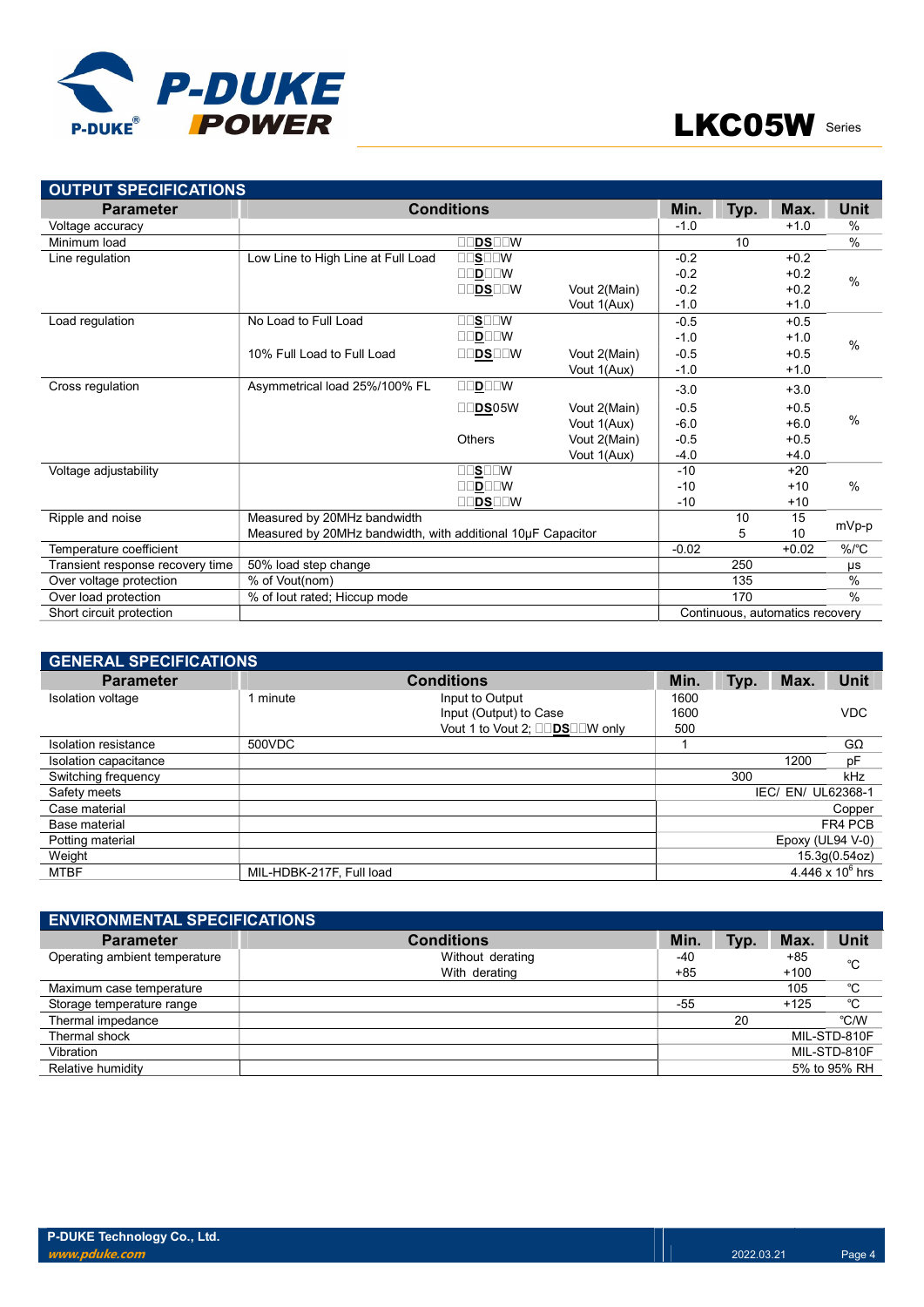



| <b>EMC SPECIFICATIONS</b>      |                            |                                                                                                                                                            |                  |
|--------------------------------|----------------------------|------------------------------------------------------------------------------------------------------------------------------------------------------------|------------------|
| <b>Parameter</b>               |                            | <b>Conditions</b>                                                                                                                                          | Level            |
| <b>EMI</b>                     | EN55032                    |                                                                                                                                                            |                  |
|                                |                            | Without external components                                                                                                                                | Class A          |
|                                | LKC05-05□□□W<br>$LKCO5-24$ | Do not need any external components.                                                                                                                       | Class B          |
|                                | LKC05-48□□□W               | Connect two 4.7µF/100V MLCCs in parallel to input<br>pins                                                                                                  |                  |
| <b>EMS</b>                     | EN55024                    |                                                                                                                                                            |                  |
| <b>ESD</b>                     | EN61000-4-2                | Air ± 8kV and Contact ± 6kV                                                                                                                                | Perf. Criteria A |
| Radiated immunity              | EN61000-4-3                | 20 V/m                                                                                                                                                     | Perf. Criteria A |
| <b>Fast transient</b>          | EN61000-4-4                | $±$ 2kV                                                                                                                                                    | Perf. Criteria A |
|                                | LKC05-05□□□W               | With an aluminum electrolytic capacitor                                                                                                                    |                  |
|                                | LKC05-24□□□W               | (Nippon chemi-con KY series, 220µF/100V) and<br>a TVS(SMDJ70A, 70V, 3000Watt peak pulse power)<br>in parallel.                                             |                  |
|                                | LKC05-48□□□W               | With an aluminum electrolytic capacitor<br>(Nippon chemi-con KY series, 220µF/100V) and<br>a TVS(SMDJ120A, 120V, 3000Watt peak pulse<br>power)in parallel. |                  |
| Surge                          | EN61000-4-5                | $±$ 2kV                                                                                                                                                    | Perf. Criteria A |
|                                | $LKCO5-05$<br>$LKCO5-24$   | With an aluminum electrolytic capacitor<br>(Nippon chemi-con KY series, 220µF/100V) and<br>a TVS(SMDJ70A, 70V, 3000Watt peak pulse power)<br>in parallel.  |                  |
|                                | LKC05-48□□□W               | With an aluminum electrolytic capacitor<br>(Nippon chemi-con KY series, 220µF/100V) and<br>a TVS(SMDJ120A, 120V, 3000Watt peak pulse<br>power)in parallel. |                  |
| Conducted immunity             | EN61000-4-6                | 10 Vr.m.s                                                                                                                                                  | Perf. Criteria A |
| Power frequency magnetic field | EN61000-4-8                | 100A/m continuous; 1000A/m 1 second                                                                                                                        | Perf. Criteria A |

CAUTION: This power module is not internally fused. An input line fuse must always be used.

## CHARACTERISTIC CURVE







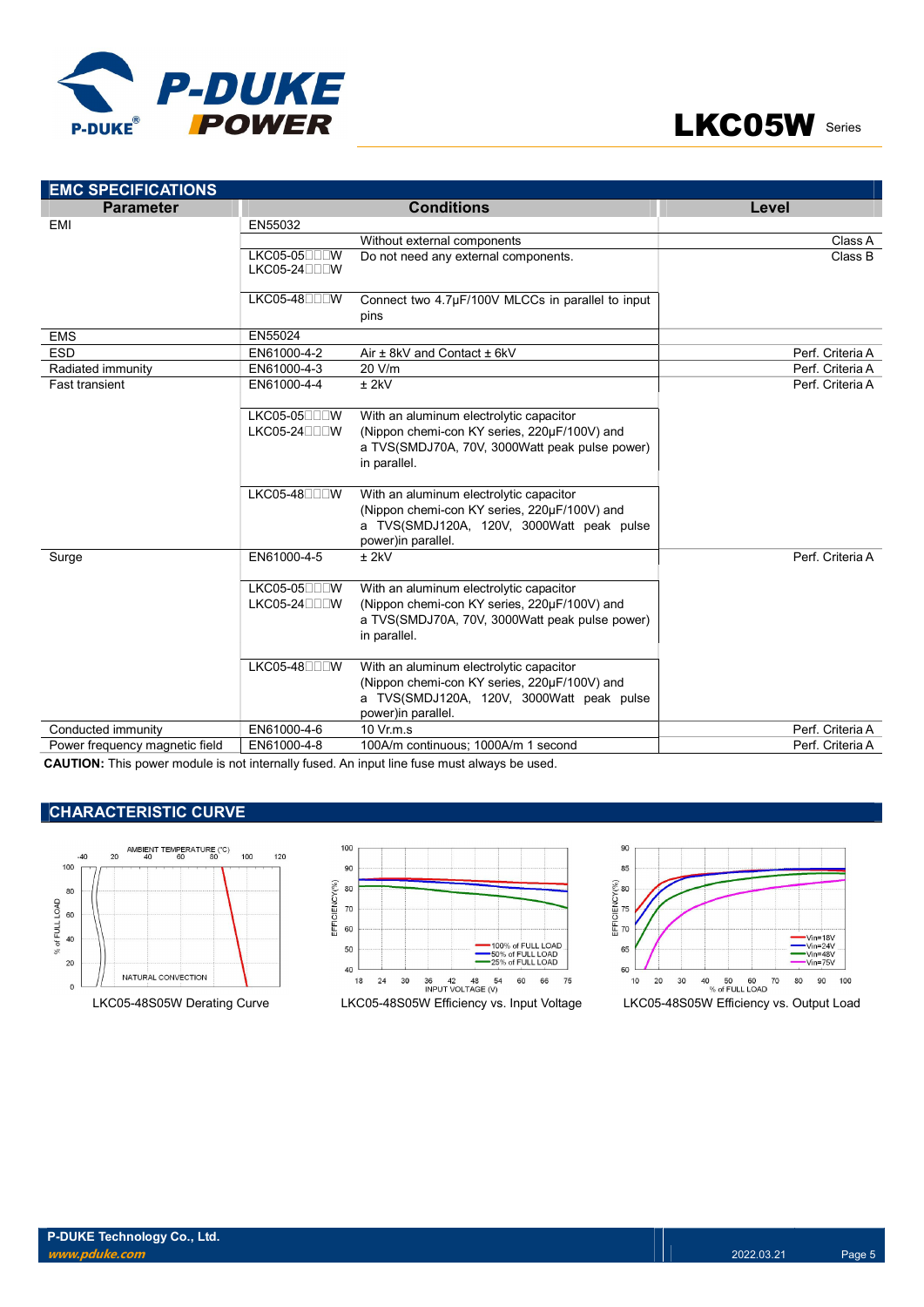

## FUSE CONSIDERATION

This power module is not internally fused. An input line fuse must always be used.

This encapsulated power module can be used in a wide variety of applications, ranging from simple stand-alone operation to an integrated part of sophisticated power architecture.

To maximum flexibility, internal fusing is not included; however, to achieve maximum safety and system protection, always use an input line fuse. The input line fuse suggest as below:

| Model                                                                                                                                                                                      | <b>Fuse Rating</b><br>(A) | Fuse Type |
|--------------------------------------------------------------------------------------------------------------------------------------------------------------------------------------------|---------------------------|-----------|
| $\exists \mathsf{W} \cdot {\sf LKCO5{\text{-}}05D} \overline{\Box} \overline{\Box} \mathsf{W} \cdot {\sf LKCO5{\text{-}}05D S} \overline{\Box} \overline{\Box}$<br>$LKCO5-05S$<br><b>W</b> | 2.5                       | Slow-Blow |
| $\exists \mathsf{W} \cdot \mathsf{LKCO5}\text{-}24\mathsf{D}$ $\Box \mathsf{TW} \cdot \mathsf{LKCO5}\text{-}24\mathsf{DS}$ $\Box$<br>$LKCO5-24S$<br>$\mathbb{I}$ M                         | 1.25                      | Slow-Blow |
| ∃W ⋅ LKC05-48D⊟⊟W ⋅ LKC05-48DS⊟⊟W<br>$LKCO5-48S$                                                                                                                                           | 1.6                       | Slow-Blow |

The table based on the information provided in this data sheet on inrush energy and maximum DC input current at low Vin.

### MECHANICAL DRAWING



**BOTTOM VIEW** 

## PIN CONNECTION

|     | LKC05-OOSOOW  |            |               |
|-----|---------------|------------|---------------|
| PIN | <b>DEFINE</b> | <b>PIN</b> | <b>DEFINE</b> |
|     | $+V$ in       | 24         | -Vin          |
| 2   | $+V$ in       | 23         | -Vin          |
| 3   | Case          | 22         | Ctrl          |
|     |               |            |               |
| 10  | No pin        | 15         | +Vout         |
| 11  | No pin        | 14         | -Vout         |
| 12  | Case          | 13         | Trim          |

#### LKC05-DODDOW

| <b>PIN</b> | <b>DEFINE</b> | <b>PIN</b> | <b>DEFINE</b> |
|------------|---------------|------------|---------------|
|            | $+V$ in       | 24         | -Vin          |
|            | $+V$ in       | 23         | -Vin          |
| 3          | Case          | 22         | Ctrl          |
|            |               |            |               |
| 10         | Com           | 15         | Com           |
| 11         | +Vout 1       | 14         | -Vout 2       |
| 12         | Case          | 13         | Trim          |

#### LKC05-DOSDOW

| <b>PIN</b>      | <b>DEFINE</b> | <b>PIN</b> | <b>DEFINE</b> |
|-----------------|---------------|------------|---------------|
|                 | $+V$ in       | 24         | -Vin          |
| າ               | $+V$ in       | 23         | -Vin          |
| 3               | Case          | 22         | Ctrl          |
|                 |               |            |               |
| 10              | -Vout 1(Aux)  | 15         | +Vout 2(Main) |
| 11              | +Vout 1(Aux)  | 14         | -Vout 2(Main) |
| 12 <sup>2</sup> | Case          | 13         | Trim          |

1. All dimensions in inch [mm]

2. Tolerance :x.xx±0.02 [x.x±0.5]

x.xxx±0.01 [x.xx±0.25]

3. Pin dimension tolerance ±0.004[0.10]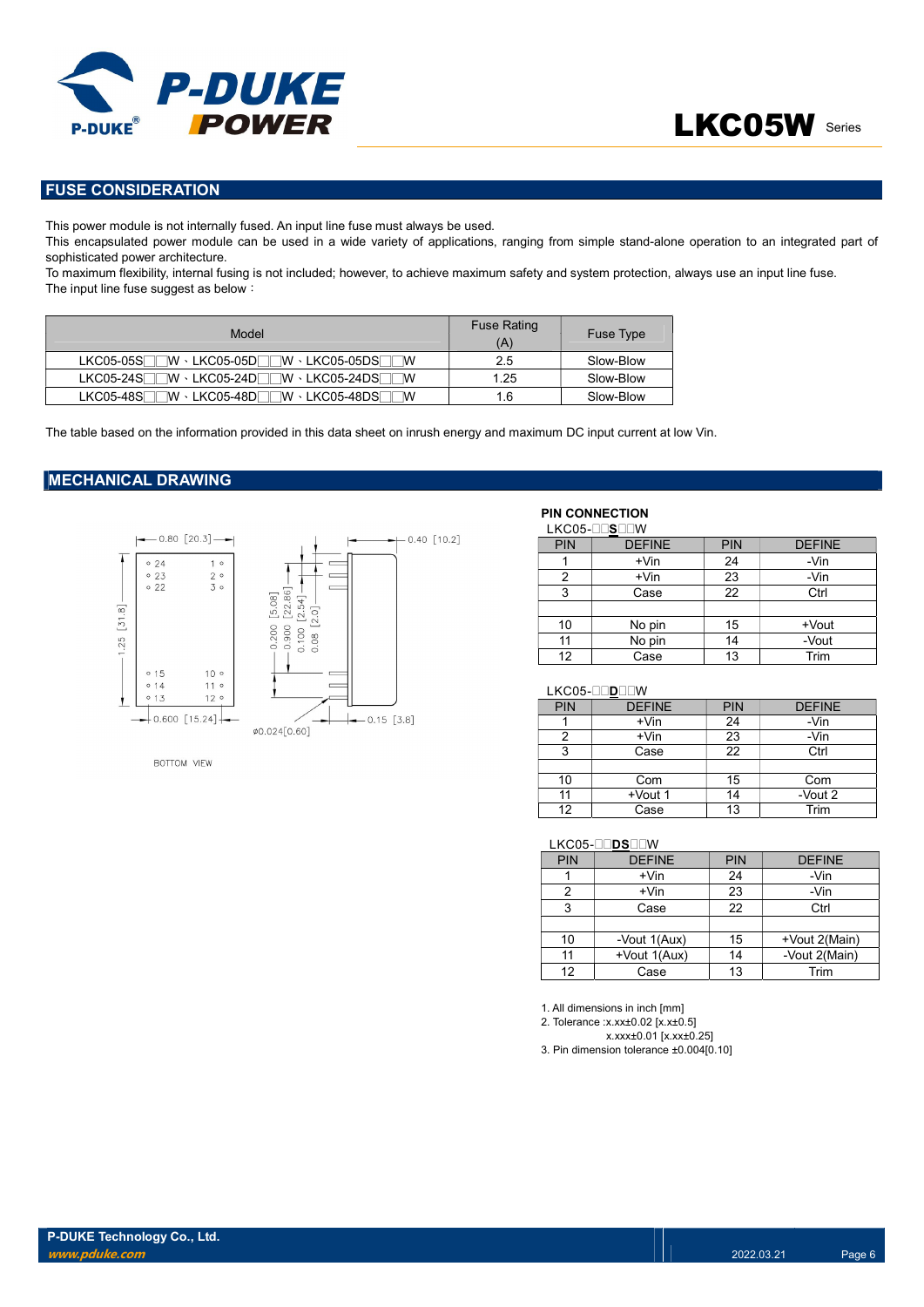

### RECOMMENDED PAD LAYOUT



All dimensions in inch[mm] Pad size(lead free recommended) Through hole 1.2.3.10.11.12.13.14.15.22.23.24: Φ0.035[0.90] Top view pad 1.10.13.14.15.22.23.24: Φ0.044[1.13] Top view pad 2.3.11.12:Groove R0.021[0.54]L0.056[1.42] Bottom view pad 1.10.13.14.15.22.23.24: Φ0.071[1.80] Bottom view pad 2.3.11.12:Groove R0.025[0.64]L0.071[1.80]

## THERMAL CONSIDERATIONS

The power module operates in a variety of thermal environments.

However, sufficient cooling should be provided to help ensure reliable operation of the unit.

Heat is removed by conduction, convection, and radiation to the surrounding environment.

Proper cooling can be verified by measuring the point as the figure below.

The temperature at this location should not exceed "Maximum case temperature".

When operating, adequate cooling must be provided to maintain the test point temperature at or below "Maximum case temperature". You can limit this temperature to a lower value for extremely high reliability.

■ Thermal test condition with vertical direction by natural convection (20LFM).



TOP VIEW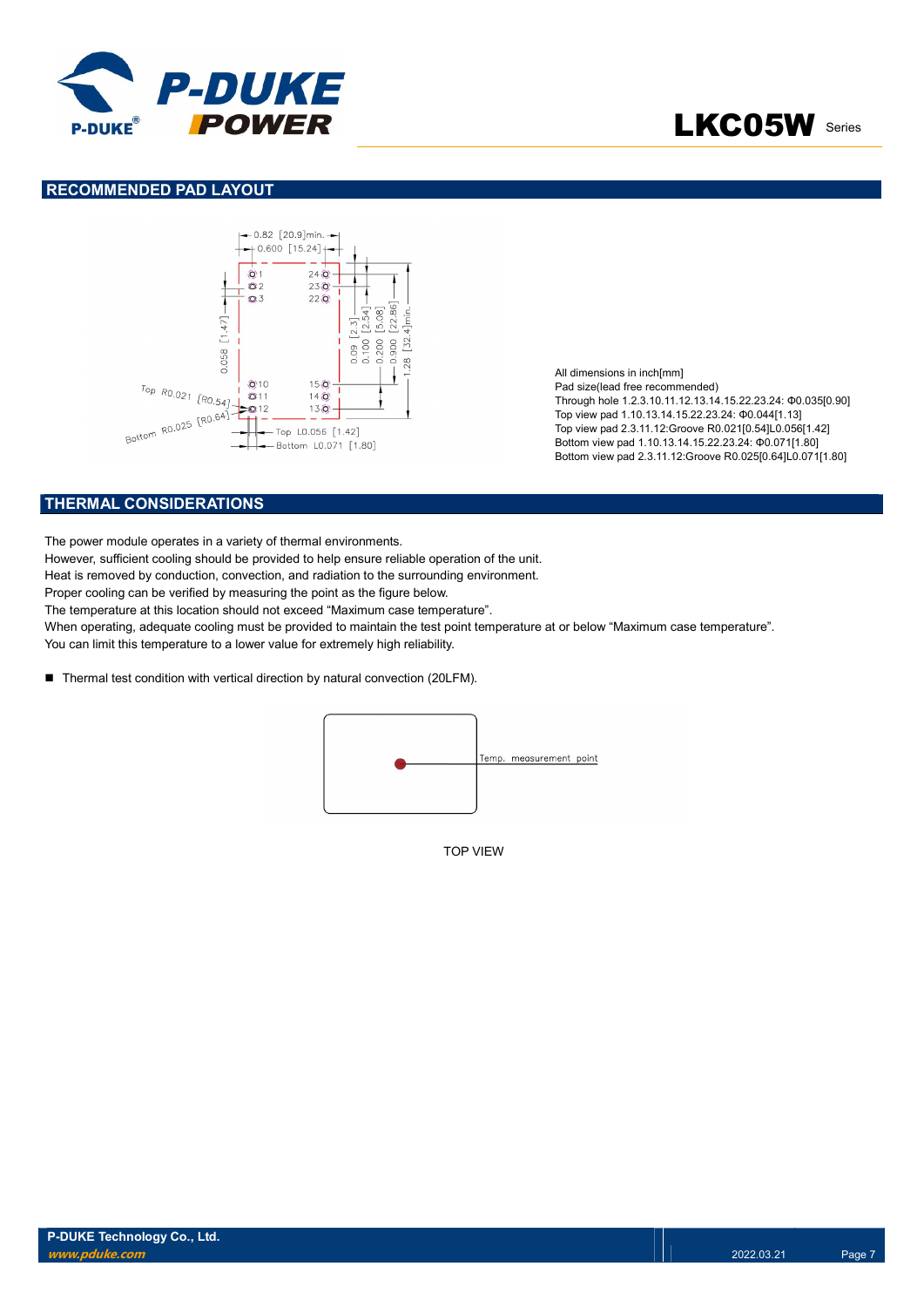



# OUTPUT VOLTAGE ADJUSTMENT

Output voltage set point adjustment allows the user to increase or decrease the output voltage set point of the module.

### LKC05-OOSOOW

This is accomplished by connecting an external resistor between the Trim pin and either the +Vout or -Vout pins. With an external resistor between the Trim and -Vout pin, the output voltage set point increases. With an external resistor between the Trim and +Vout pin, the output voltage set point decreases.

#### LKC05-DODOW

This is accomplished by connecting an external resistor between the Trim pin and either the +Vout 1 or -Vout 2 pins. With an external resistor between the Trim and -Vout 2 pin, the output voltage set point increases. With an external resistor between the Trim and +Vout 1 pin, the output voltage set point decreases.

#### LKC05-DDSDDW

This is accomplished by connecting an external resistor between the Trim pin and either the +Vout 2(Main) or -Vout 2(Main) pins. With an external resistor between the Trim and -Vout 2(Main) pin, the output voltage set point increases. With an external resistor between the Trim and +Vout 2(Main) pin, the output voltage set point decreases. The external TRIM resistor needs to be at least 1/16W of rated power.

## EXTERNAL OUTPUT TRIMMING

Output can be externally trimmed by using the method shown below. Trim-up

.<br>≩R∪

| LKC05-OOSOOW |                                   |
|--------------|-----------------------------------|
|              | 13<br>Trim $O \blacktriangleleft$ |

-Vout  $\overline{C}$ 

| $\triangle$ V                | (%)         | $\mathbf{1}$ | $\overline{2}$ | 3           | $\overline{4}$ | 5           | 6           | $\overline{7}$ | 8           | 9      |        |
|------------------------------|-------------|--------------|----------------|-------------|----------------|-------------|-------------|----------------|-------------|--------|--------|
| Vout                         | (V)         | 3.333        | 3.366          | 3.399       | 3.432          | 3.465       | 3.498       | 3.531          | 3.564       | 3.597  | 3.630  |
| RU                           | $(k\Omega)$ | 385.837      | 191.894        | 127.246     | 94.922         | 75.527      | 62.598      | 53.362         | 46.436      | 41.049 | 36.739 |
|                              |             |              | 12             |             |                |             |             | 17             |             | 19     |        |
| $\triangle$ V<br>Vout        | (% )<br>(V) | 11<br>3.663  | 3.696          | 13<br>3.729 | 14<br>3.762    | 15<br>3.795 | 16<br>3.828 | 3.861          | 18<br>3.894 | 3.927  | 3.960  |
| RU                           | $(k\Omega)$ | 33.212       | 30.274         | 27.787      | 25.656         | 23.809      | 22.192      | 20.766         | 19.499      | 18.365 | 17.344 |
|                              |             |              |                |             |                |             |             |                |             |        |        |
| $\Box$ S05W                  |             |              |                |             |                |             |             |                |             |        |        |
| $\triangle$ V                | (% )        | $\mathbf{1}$ | $\overline{2}$ | 3           | $\overline{4}$ | 5           | 6           | $\overline{7}$ | 8           | 9      |        |
| Vout                         | (V)         | 5.050        | 5.100          | 5.150       | 5.200          | 5.250       | 5.300       | 5.350          | 5.400       | 5.450  | 5.500  |
| RU                           | $(k\Omega)$ | 252.301      | 125.126        | 82.734      | 61.538         | 48.820      | 40.342      | 34.286         | 29.744      | 26.211 | 23.385 |
| $\triangle$ V                | (% )        | 11           | 12             | 13          | 14             | 15          | 16          | 17             | 18          | 19     |        |
| Vout                         | (V)         | 5.550        | 5.600          | 5.650       | 5.700          | 5.750       | 5.800       | 5.850          | 5.900       | 5.950  | 6.000  |
| RU                           | $(k\Omega)$ | 21.073       | 19.146         | 17.515      | 16.118         | 14.907      | 13.847      | 12.912         | 12.081      | 11.337 | 10.668 |
| $\Box$ S12W                  |             |              |                |             |                |             |             |                |             |        |        |
| $\triangle$ V                | (%)         | $\mathbf{1}$ | $\overline{2}$ | 3           | 4              | 5           | 6           | $\overline{7}$ | 8           | 9      |        |
| Vout                         | (V)         | 12.120       | 12.240         | 12.360      | 12.480         | 12.600      | 12.720      | 12.840         | 12.960      | 13.080 | 13.200 |
| RU                           | $(k\Omega)$ | 202.645      | 98.772         | 64.148      | 46.836         | 36.449      | 29.524      | 24.578         | 20.868      | 17.983 | 15.674 |
| $\bigtriangleup$ V           | (%)         | 11           | 12             | 13          | 14             | 15          | 16          | 17             | 18          | 19     |        |
| Vout                         | (V)         | 13.320V      | 13.440         | 13.560      | 13.680         | 13.800      | 13.920      | 14.040         | 14.160      | 14.280 | 14.400 |
| RU                           | $(k\Omega)$ | 13.786       | 12.212         | 10.880      | 9.739          | 8.750       | 7.884       | 7.120          | 6.441       | 5.834  | 5.287  |
|                              |             |              |                |             |                |             |             |                |             |        |        |
| $\Box$ S15W<br>$\triangle$ V | (% )        | $\mathbf{1}$ | $\overline{2}$ | 3           | $\overline{4}$ | 5           | 6           | $\overline{7}$ | 8           | 9      |        |
| Vout                         | (V)         | 15.150       | 15.300         | 15.450      | 15.600         | 15.750      | 15.900      | 16.050         | 16.200      | 16.350 | 16.500 |
| RU                           | $(k\Omega)$ | 161.024      | 77.962         | 50.275      | 36.431         | 28.125      | 22.587      | 18.632         | 15.665      | 13.358 | 11.512 |
|                              |             |              |                |             |                |             |             |                |             |        |        |
| $\triangle$ V                | (% )        | 11           | 12             | 13          | 14             | 15          | 16          | 17             | 18          | 19     |        |
| Vout                         | (V)         | 16.650       | 16.800         | 16.950      | 17.100         | 17.250      | 17.400      | 17.550         | 17.700      | 17.850 | 18.000 |
| RU                           | $(k\Omega)$ | 10.002       | 8.744          | 7.679       | 6.766          | 5.975       | 5.283       | 4.672          | 4.129       | 3.643  | 3.206  |
| $\Box$ S24W                  |             |              |                |             |                |             |             |                |             |        |        |
| $\triangle$ V                | (%)         | $\mathbf{1}$ | $\overline{2}$ | 3           | 4              | 5           | 6           | $\overline{7}$ | 8           | 9      |        |
| Vout                         | (V)         | 24.240       | 24.480         | 24.720      | 24.960         | 25.200      | 25.440      | 25.680         | 25.920      | 26.160 | 26.400 |
| <b>RU</b>                    | $(k\Omega)$ | 568.197      | 277.598        | 180.732     | 132.299        | 103.239     | 83.866      | 70.028         | 59.650      | 51.577 | 45.120 |
| $\bigtriangleup$ V           | $(\%)$      | 11           | 12             | 13          | 14             | 15          | 16          | 17             | 18          | 19     |        |
| Vout                         | (V)         | 26.640       | 26.880         | 27.120      | 27.360         | 27.600      | 27.840      | 28.080         | 28.320      | 28.560 | 28.800 |
| <b>RU</b>                    | $(k\Omega)$ | 39.836       | 35.433         | 31.707      | 28.514         | 25.746      | 23.325      | 21.188         | 19.289      | 17.589 | 16.060 |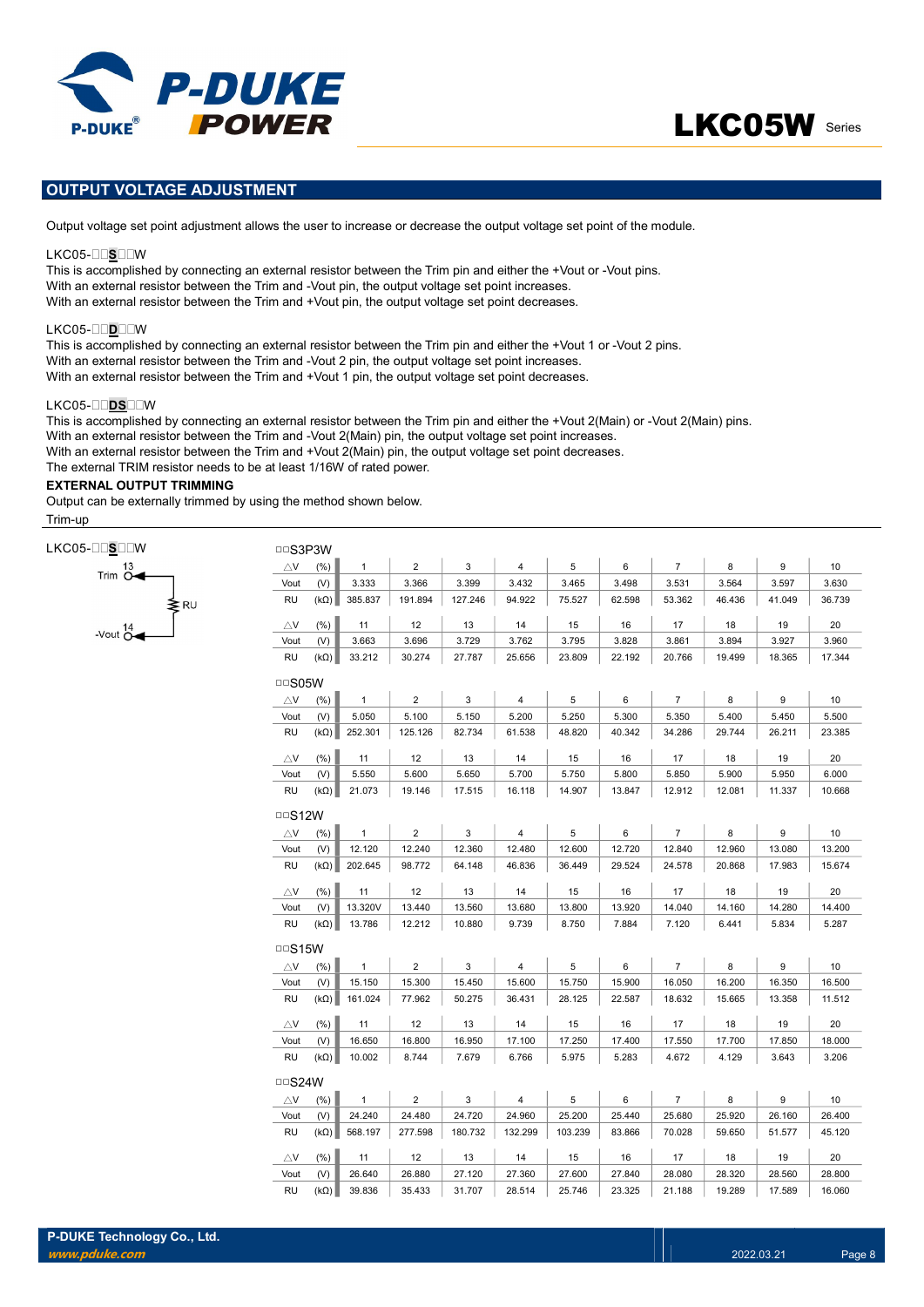

## OUTPUT VOLTAGE ADJUSTMENT(CONTINUED)

#### Trim-up

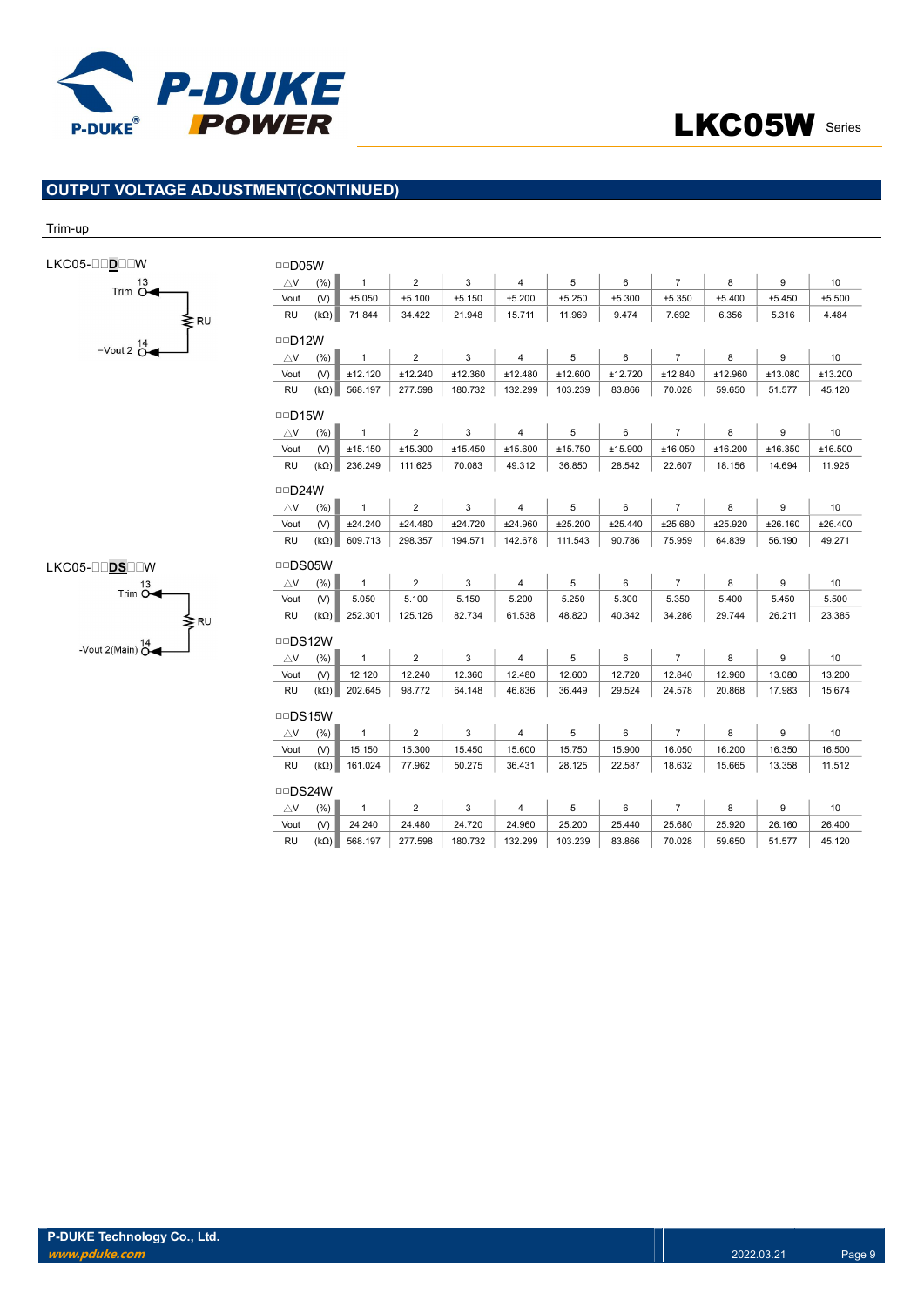

# OUTPUT VOLTAGE ADJUSTMENT(CONTINUED)

### Trim-down

| LKC05-⊟⊟S⊟⊟W           | <b>DDS3P3W</b>             |             |                      |                |                           |                |          |          |                |          |                  |          |
|------------------------|----------------------------|-------------|----------------------|----------------|---------------------------|----------------|----------|----------|----------------|----------|------------------|----------|
| Trim $\overline{O}$    | $\bigtriangleup$ V         | (% )        | $\mathbf{1}$         | $\overline{c}$ | 3                         | $\overline{4}$ | 5        | 6        | $\overline{7}$ | 8        | $\boldsymbol{9}$ | 10       |
|                        | Vout                       | (V)         | 3.267                | 3.234          | 3.201                     | 3.168          | 3.135    | 3.102    | 3.069          | 3.036    | 3.003            | 2.970    |
| ≱RD                    | <b>RD</b>                  | $(k\Omega)$ | 114.963              | 53.906         | 33.554                    | 23.378         | 17.273   | 13.202   | 10.295         | 8.114    | 6.418            | 5.061    |
| +Vout $\overline{O}$   | <b>DDS05W</b>              |             |                      |                |                           |                |          |          |                |          |                  |          |
|                        | $\triangle$ V              | (% )        | $\overline{1}$       | 2              | 3                         | 4              | 5        | 6        | $\overline{7}$ | 8        | 9                | 10       |
|                        | Vout                       | (V)         | 4.950                | 4.900          | 4.850                     | 4.800          | 4.750    | 4.700    | 4.650          | 4.600    | 4.550            | 4.500    |
|                        | <b>RD</b>                  | $(k\Omega)$ | 248.499              | 120.674        | 78.066                    | 56.762         | 43.980   | 35.458   | 29.371         | 24.806   | 21.255           | 18.415   |
|                        | $\Box$ S12W                |             |                      |                |                           |                |          |          |                |          |                  |          |
|                        | $\bigtriangleup$ V         | (% )        | $\mathbf{1}$         | $\overline{2}$ | 3                         | $\overline{4}$ | 5        | 6        | $\overline{7}$ | 8        | 9                | 10       |
|                        | Vout                       | (V)         | 11.880               | 11.760         | 11.640                    | 11.520         | 11.400   | 11.280   | 11.160         | 11.040   | 10.920           | 10.800   |
|                        | <b>RD</b>                  | $(k\Omega)$ | 777.155              | 381.028        | 248.985                   | 182.964        | 143.351  | 116.943  | 98.079         | 83.932   | 72.928           | 64.126   |
|                        | $\Box$ S15W                |             |                      |                |                           |                |          |          |                |          |                  |          |
|                        | $\bigtriangleup\mathsf{V}$ | (%)         | $\mathbf{1}$         | $\overline{c}$ | 3                         | 4              | 5        | 6        | $\overline{7}$ | 8        | 9                | 10       |
|                        | Vout                       | (V)         | 14.850               | 14.700         | 14.550                    | 14.400         | 14.250   | 14.100   | 13.950         | 13.800   | 13.650           | 13.500   |
|                        | <b>RD</b>                  | $(k\Omega)$ | 818.776              | 401.838        | 262.859                   | 193.369        | 151.675  | 123.879  | 104.025        | 89.135   | 77.553           | 68.288   |
|                        | $\Box$ S24W                |             |                      |                |                           |                |          |          |                |          |                  |          |
|                        | $\bigtriangleup\mathsf{V}$ | (%)         | $\overline{1}$       | $\overline{c}$ | 3                         | 4              | 5        | 6        | $\overline{7}$ | 8        | $\boldsymbol{9}$ | 10       |
|                        | Vout                       | (V)         | 23.760               | 23.520         | 23.280                    | 23.040         | 22.800   | 22.560   | 22.320         | 22.080   | 21.840           | 21.600   |
|                        | <b>RD</b>                  | $(k\Omega)$ | 4949.803             | 2440.402       | 1603.934                  | 1185.701       | 934.761  | 767.467  | 647.972        | 558.350  | 488.645          | 432.880  |
| LKC05-⊟⊟D⊟⊟W           | <b>DD05W</b>               |             |                      |                |                           |                |          |          |                |          |                  |          |
| Trim $\overline{O}$    | $\bigtriangleup$ V         | (% )        | $\overline{1}$       | $\overline{2}$ | 3                         | $\overline{4}$ | 5        | 6        | $\overline{7}$ | 8        | 9                | 10       |
|                        | Vout                       | (V)         | ±4.950               | ±4.900         | ±4.850                    | ±4.800         | ±4.750   | ±4.700   | ±4.650         | ±4.600   | ±4.550           | ±4.500   |
| ≱RD                    | <b>RD</b>                  | $(k\Omega)$ | 219.156              | 106.578        | 69.052                    | 50.289         | 39.031   | 31.526   | 26.165         | 22.144   | 19.017           | 16.516   |
| +Vout 1 $\frac{11}{0}$ | $\Box$ D12W                |             |                      |                |                           |                |          |          |                |          |                  |          |
|                        | $\triangle$ V              | (% )        | $\mathbf{1}$         | $\overline{2}$ | 3                         | 4              | 5        | 6        | $\overline{7}$ | 8        | 9                | 10       |
|                        | Vout                       | (V)         | ±11.880              | ±11.760        | ±11.640                   | ±11.520        | ±11.400  | ±11.280  | ±11.160        | ±11.040  | ±10.920          | ±10.800  |
|                        | <b>RD</b>                  |             | $(k\Omega)$ 4949.803 | 2440.402       | 1603.934                  | 1185.701       | 934.761  | 767.467  | 647.972        | 558.350  | 488.645          | 432.880  |
|                        | $\Box$ D15W                |             |                      |                |                           |                |          |          |                |          |                  |          |
|                        | $\bigtriangleup\mathsf{V}$ | (% )        | $\overline{1}$       | $\overline{2}$ | $\ensuremath{\mathsf{3}}$ | $\overline{4}$ | 5        | 6        | $\overline{7}$ | 8        | $\boldsymbol{9}$ | 10       |
|                        | Vout                       | (V)         | ±14.850              | ±14.700        | ±14.550                   | ±14.400        | ±14.250  | ±14.100  | ±13.950        | ±13.800  | ±13.650          | ±13.500  |
|                        | <b>RD</b>                  |             | $(k\Omega)$ 2707.751 | 1332.375       | 873.917                   | 644.688        | 507.150  | 415.458  | 349.964        | 300.844  | 262.639          | 232.075  |
|                        | <b>DD24W</b>               |             |                      |                |                           |                |          |          |                |          |                  |          |
|                        | $\triangle$ V              | (%)         | $\mathbf{1}$         | $\overline{c}$ | $\mathbf{3}$              | $\overline{4}$ | 5        | 6        | $\overline{7}$ | 8        | $\boldsymbol{9}$ | 10       |
|                        | Vout                       | (V)         | ±23.760              | ±23.520        | ±23.280                   | ±23.040        | ±22.800  | ±22.560  | ±22.320        | ±22.080  | ±21.840          | ±21.600  |
|                        | <b>RD</b>                  | $(k\Omega)$ | 11244.29             | 5555.643       | 3659.429                  | 2711.322       | 2142.457 | 1763.214 | 1492.327       | 1289.161 | 1131.143         | 1004.729 |